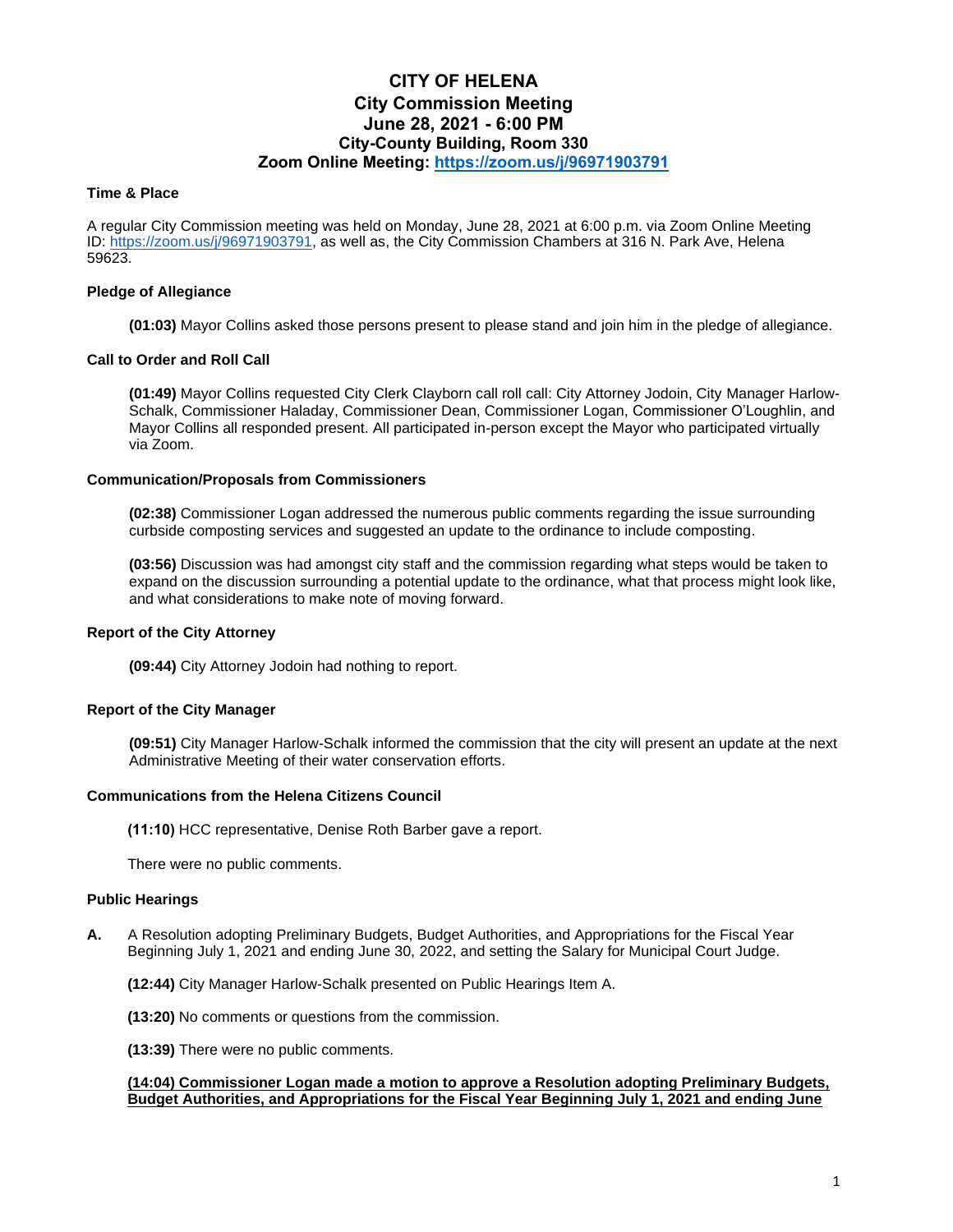# **30, 2022, and setting the Salary for Municipal Court Judge. Commissioner Dean seconded the motion.**

**(14:30)** Commissioner O'Loughlin asked for a point of clarification regarding procedure. Discussion was had between city staff and the commission that the motion and the second would stand, however the vote would be postponed until amendments could be made after reviewing each budget agenda item.

**(17:45)** Commissioner Dean thanked city staff as well as members of the public for their contribution and efforts to bring the budget forward. Commissioner Logan echoed this opinion.

# PUBLIC COMMENT

**(20:56)** Mark Juedeman residing at 1801 E. Broadway Street and Vice Chair of the Citizens Conservation Board (CCB) addressed the commission and spoke in favor of sustainability items outlined in the budget. However, Mr. Juedeman outlined two concerns from the CCB: 1) they had hoped to see the sustainability coordinator position upgraded from a part-time to a full-time FTE; and 2) the city's organizational chart shows the sustainability coordinator position was moved from reporting directly to the City Manager to now reporting to Public Works which to them, reflects a deprioritization of sustainability within the city. In conclusion, Mr. Juedeman suggested Community Development's Planning Division might serve as a better location to house the sustainability coordinator position.

**(25:08)** Diana Hammer residing at 30 S. Harrison Avenue and Chair of the Citizens Conservation Board (CCB) addressed the commission and spoke in support leaving the sustainability coordination position within the City Manager's office. Ms. Hammer spoke highly of the city's efforts in addressing sustainability over the past few years and credited that to the sustainability coordinator position and its proximity to working directly with the City Manager.

**(26:48)** Ann Brodsky residing at 521 Clarke Street and member of the Citizens Conservation Board (CCB) addressed the commission and spoke in favor of the inclusion of a line item for \$60,000 to conduct a strategic plan to implement the waste reduction resolution that the commission previously passed. Ms. Brodsky also spoke in support of having the work for the strategic plan come out of the Community Development's Planning Division.

**(30:08)** There were no further public comments.

# **MOTION AMENDMENTS**

**(30:37)** Commissioner O'Loughlin thanked city staff for their contribution and efforts to bring the budget forward.

**(31:18)** Commissioner O'Loughlin discussed the present situation of the city owned restaurant located in the Bill Robert's Golf Course Clubhouse. The commissioner gave a recap of the conversations surrounding the restaurant and how the initial proposal was that revenue from both the golf course and the new restaurant operations would cover the debt service and operation expenses. However, this is currently not the case and now staff has proposed to the commission that the general fund pick up the cost of that debt moving forward for approximately \$145,000 per year. Commissioner O'Loughlin outlined several other general fund transfers that have gone to largely subsidizing the city owned restaurant. Due to this present situation, Commissioner O'Loughlin suggested a broader policy discussion between the city and the commission to determine if they wanted to continue this practice of subsidizing a city owned restaurant or if there were other means to support it.

**(34:15)** Commissioner O'Loughlin proposed reducing the transfer by \$89,537 as a means to reduce the overall general fund transfer down to the general obligation debt service of \$145,000.

# **(35:40) Commissioner O'Loughlin moved to amend the motion and reduce the transfers out of fund 100 by \$89,537 and reduce the interfund transfer in from fund 563 – Golf fund by the same amount of \$89,537. Commissioner Haladay seconded the motion.**

**(36:39)** City Manager Harlow-Schalk outlined the impact this amendment would have on the Golf fund.

**(38:46)** Mayor Collins asked city staff to explain how the notion came about to construct a restaurant without cold storage or an oven. City Manager Harlow-Schalk explained the old operation consisted of cold cuts,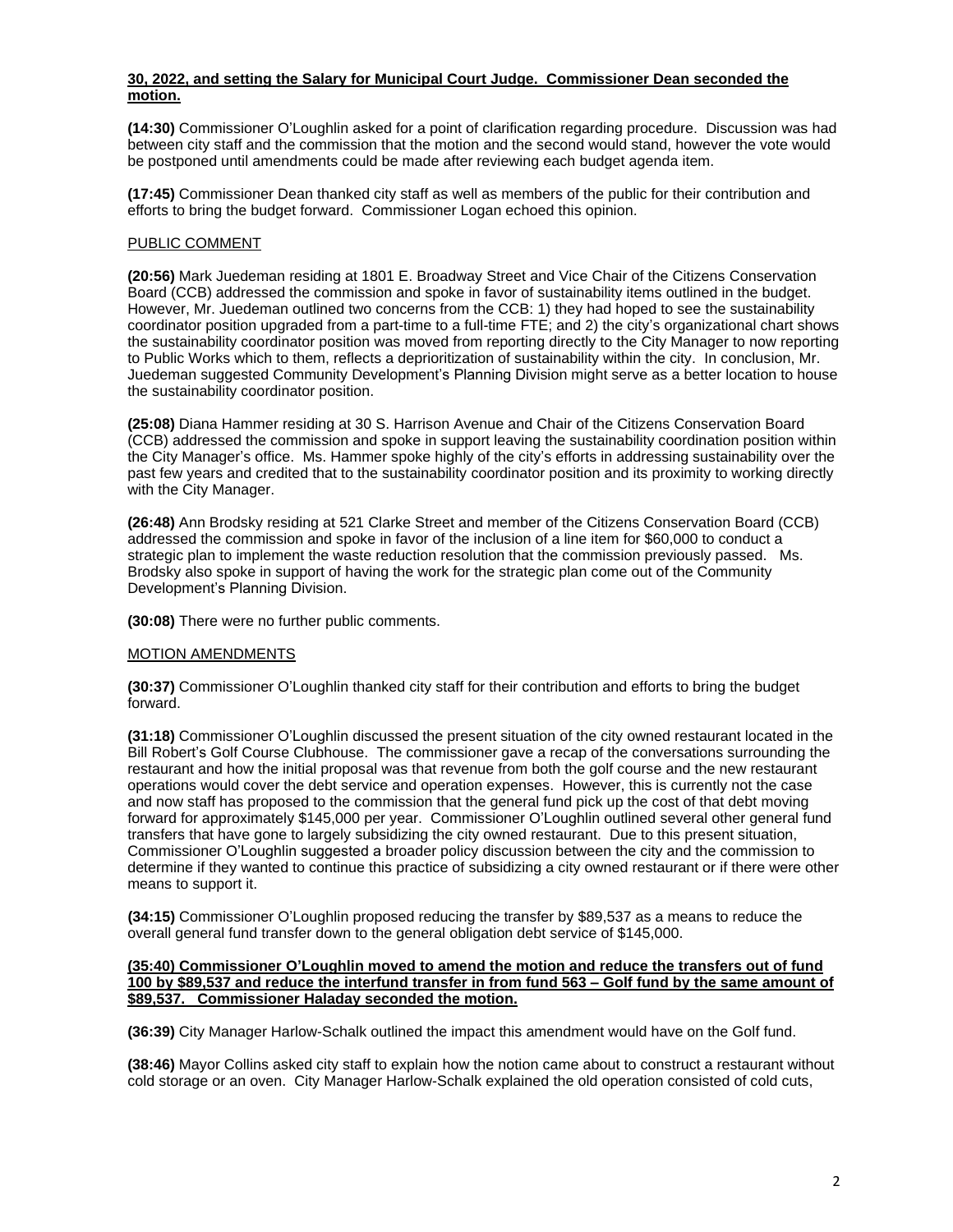fountain drinks, and minimal alcohol service which was the initial plan for the new location as well. However, the new location was built in a way that could allow for a larger operation.

**(40:10)** Commissioner Haladay and Commissioner O'Loughlin discussed the amendments she recommended and whether that would result in the golf course coming in the red or black. Commissioner O'Loughlin explained it would bring the golf course roughly \$36,000 in the black.

**(41:30)** There were no public comments.

# **(41:53) The motion to amend failed 2:3.**

**(42:14)** Commissioner O'Loughlin introduced another amendment to the commission regarding the potential to add AstroTurf to the Kindrick Legion Field.

#### **(44:29) Commissioner O'Loughlin moved to amend the motion and reduce the transfers out of fund 100 by \$125,000 and reduce transfers into the fund 440 by \$125,000 resulting in a general fund transfer into the capital fund of \$1,266,000. Commissioner Dean seconded the motion.**

**(45:00)** There was no discussion by the commission.

**(45:15)** There were no public comments.

**(45:49)** Commissioner Dean asked city staff what the impacts would be should this amendment pass. City Manager Harlow-Schalk explained the potential impacts, specifically citing field maintenance. In order to allow for additional after hours use of the field, the city would benefit from having astroturf to better accommodate and maintain the increase in activity.

**(48:45)** Commissioner O'Loughlin asked city staff if Legion were to continue to be the sole user of the field, then astroturf would not be necessary and staff confirmed that to be correct.

**(50:45)** Commissioner Haladay asked city staff if the city was currently paying for the maintenance of the field while Legion uses it or is that billed into their use agreement. City Manager Harlow-Schalk stated she could look into that specific contract and get an answer to the commission at a later date. However, in general there are portions that are being maintained by Legion's use agreement such as the building itself, while the field is predominantly maintained by the city.

**(52:15)** Commissioner Haladay suggested the city negotiate with Legion and the expedition league to see if they are interested in putting up a monetary investment rather than the city taking on the burden of \$250,000 to install astroturf on a field that doesn't currently need it.

**(53:40)** Commissioner Dean asked city staff if they could research how much water would be conserved if astroturf were to be installed at Kindrick Legion Field.

# **(54:25) The motion carried 4:1.**

**(54:48)** Commissioner O'Loughlin introduced another amendment to the commission regarding the Helena Civic Center.

#### **(56:38) Commissioner O'Loughlin moved to amend the motion and reduce the transfer out of fund 100 by \$90,000, reduce transfers into fund 211 by \$90,000, and reduce the capital outlay by \$90,000 as well as fund 211. Commissioner Haladay seconded the motion.**

**(57:08)** Commissioner Logan asked city staff what the impacts would be should this amendment pass. City staff explained the potential impacts, specifically that expenditures currently exceed revenues by \$150,000 and the transfer implemented from previous years would not cover the full amount. The expenditures proposed in this budget include many of the deferred maintenance projects for the Civic Center. In conclusion, Finance Director Danielson informed the commission there was also a potential to divert some of the ARPA funding to support the Civic Center.

**(01:0019)** Discussion was had between Commissioner Haladay and Director Danielson regarding the change in the Civic Center's preliminary budget, specifically the capital outlay went up about \$200,000. Director Danielson explained this was in part due to the initial figures being calculated prior to the new Civic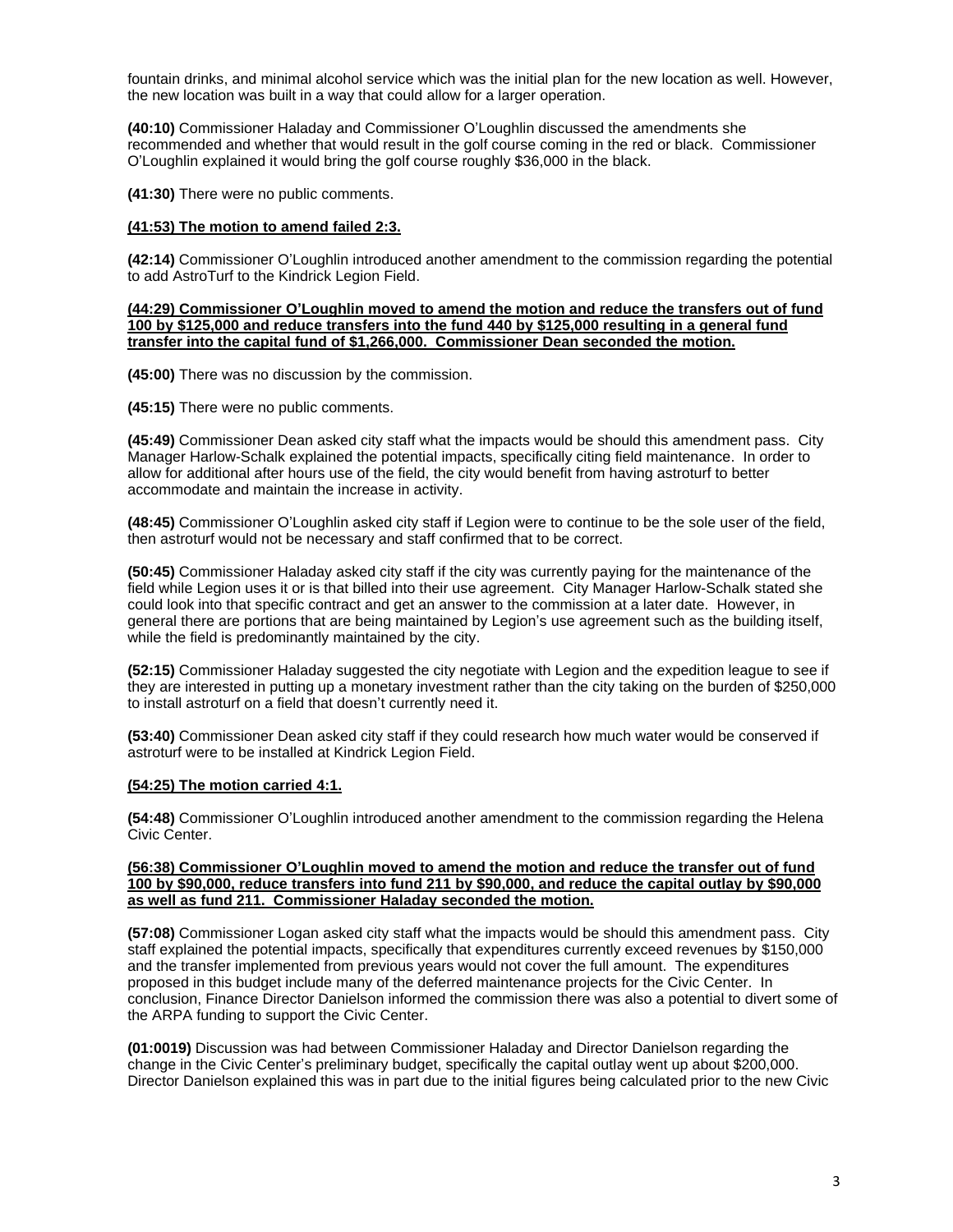Center Manager being hired. Then, once they were hired, the Manager revised the revenue projections which are now reflected in the preliminary budget.

**(01:04:18)** There were no public comments.

**(01:04:30)** Commissioner O'Loughlin suggested the commission make it clear that they intend to continue to offer a significant transfer of general funds while also having the Civic Center consider its revenues vs its expenditures. Now that their revenues are where they were pre-pandemic, this could allow for the opportunity to address some of their deferred maintenance projects.

# **(01:07:40) The motion failed 2:3.**

**(01:08:03)** Commissioner O'Loughlin introduced another amendment to the commission regarding the Housing Trust Fund.

#### **(01:11:53) Commissioner O'Loughlin moved to amend the motion and increase the transfer out of fund 100 by \$125,000 and increase transfers into fund 229 by \$125,000. Commissioner Haladay seconded the motion.**

**(01:12:20)** Commissioner Haladay spoke in support of Commissioner O'Loughlin's proposed amendment.

**(01:13:48)** Mayor Collins spoke in support of Commissioner O'Loughlin's proposed amendment.

**(01:14:23)** Discussion was had between the commission and city staff regarding other funding sources provided to the Housing Trust Fund, the steps being taken by the city's newly hired Affordable Housing Coordinator, as well as a review of the total Housing Trust Fund Budget.

**(01:22:51)** There were no public comments.

# **(01:23:20) The motion carried 5:0.**

**(01:23:37)** Commissioner O'Loughlin introduced another amendment to the commission regarding ongoing revenues vs ongoing expenditures, specifically new FTEs.

#### **(01:26:17) Commissioner O'Loughlin moved to amend the motion to include contingency language that the hiring of 11.38 new FTEs will be contingent upon final FY21 revenue calculations and updated FY22 revenue projections showing ongoing general fund revenue will fund ongoing general fund expenditures. Commissioner Haladay seconded the motion.**

**(01:26:58)** City Manager Harlow-Schalk explained why the positions were important for carrying out the city's business and spoke in support of keeping the 2.2% increase for FTEs.

**(01:28:39)** Commissioner Dean asked City Manager Harlow-Schalk why she believed funding the cost of living adjustment was important within the budget. The City Manager explained the significance of including the cost of living adjustment and why it was important. For example, City Manager Harlow-Schalk cited the increase was intended to ensure that compensation maintains competitiveness.

**(01:31:55)** There were no public comments.

# **(01:32:10) The motion failed 2:3.**

**(01:32:35) Commissioner O'Loughlin moved to amend the motion to include contingency language that the second half of the proposed 2.2% (1.1%) cost of living adjustment will be contingent upon final FY21 revenue calculations and updated FY22 revenue projections showing ongoing general fund revenue will fund ongoing general fund expenditures. Commissioner Haladay seconded the motion.**

**(01:33:10)** There was no discussion by the commission.

**(01:33:24)** There were no public comments.

**(01:33:34)** Commissioner Dean spoke in opposition to the proposed amendment to the motion.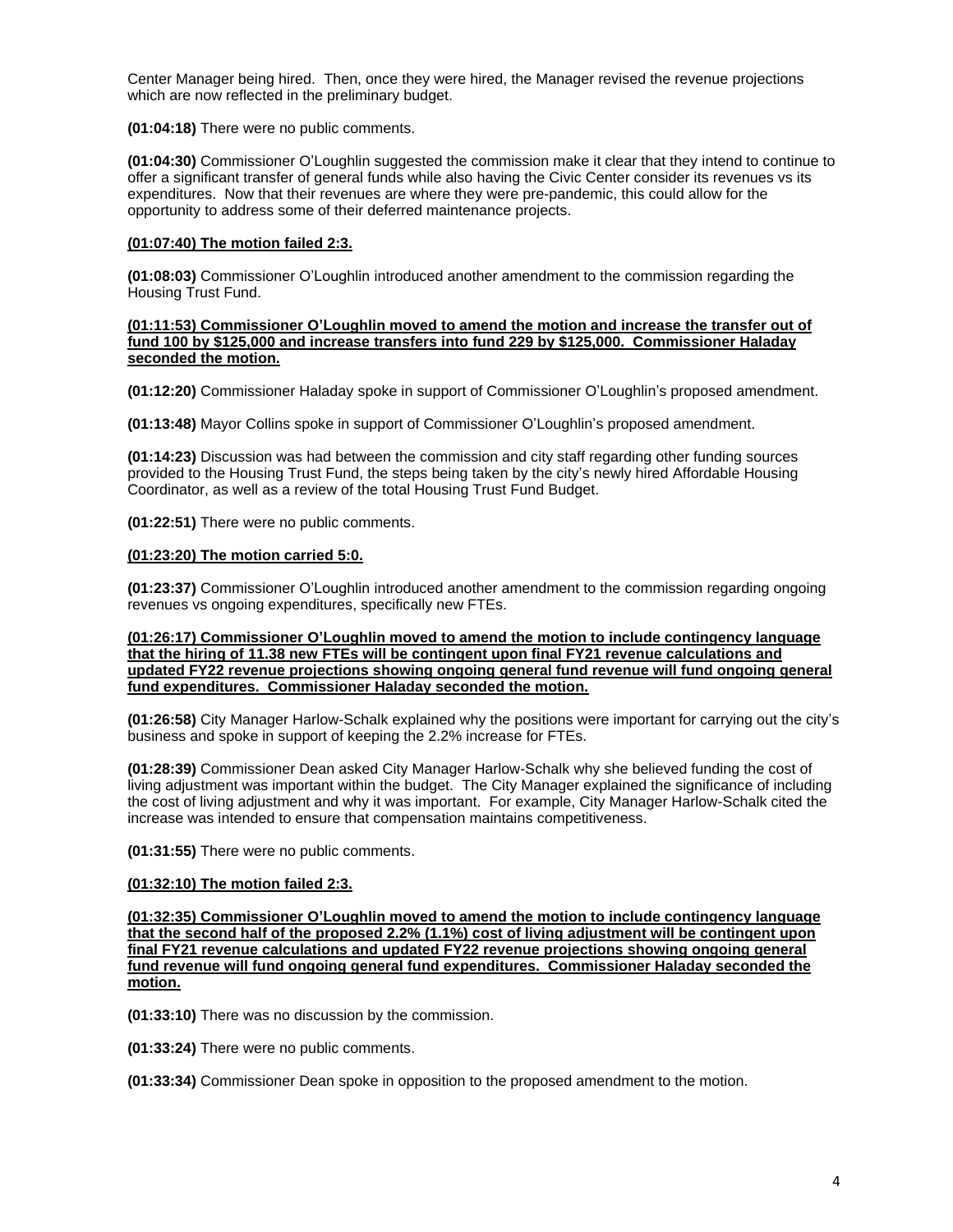**(01:34:40)** City Manager Harlow-Schalk spoke in opposition to the proposed amendment to the motion.

**(01:35:11)** Commissioner Haladay spoke in support of the proposed amendment to the motion.

# **(01:35:39) The motion failed 2:3.**

# **(01:36:10) Commissioner Dean moved to amend the motion to implement the volunteer sidewalk replacement program with \$150,000 from fund 201.**

**(01:37:28)** For further clarification, Commissioner Haladay stated it was showing as from "interfund loan" and asked where the loan was coming from. Commissioner Dean explained that after speaking with staff, she corrected the motion to fund 201. Commissioner Haladay asked Commissioner Dean to clarify if it was a \$150,000 increase to Streets and Commissioner Dean confirmed that was correct.

# **(01:37:45) Commissioner Haladay seconded the motion.**

**(01:37:53)** Commissioner O'Loughlin asked City Manager Harlow-Schalk to give an overview of where the Streets fund sat. Discussion was had between city staff and the commission regarding the Streets fund.

**(01:42:02)** There were no public comments.

# **(01:42:47) The motion carried 5:0.**

**(01:43:01) Commissioner Dean moved to fund the Safe Routes to Schools Master Plan for \$100,000 from fund 201. There was no second to the motion. The motion is dead.**

#### **(01:43:59) Commissioner Dean moved to fund the Slip, Trip and Fall Hazards Program for \$100,000 from fund 201. Commissioner Haladay seconded the motion.**

**(01:44:30)** Commissioner Haladay asked staff to clarify if the \$100,000 would go toward slip, trip and fall hazards on the city's time to make streets safer for all or would it go toward slip, trip and fall hazards that would ultimately be billed back to the homeowner. City Manager Harlow-Schalk confirmed the program is on the expense of the city and not billed back to the household.

**(01:46:30)** Discussion was had between Director Knoepke and the commission about the initial proposal and what all it would entail.

**(01:48:08)** There were no public comments.

# **(01:48:14) The motion carried 5:0.**

**(01:48:30)** Commissioner Dean introduced another amendment to the commission regarding the Memorial Park Ice Rink.

**(01:51:24) Commissioner Dean moved to put \$500,000 from the 440 to a placeholder reserve for the development of an ice and roller rink surface and chiller. There was no second to the motion. The motion is dead.**

# **(01:52:10) Commissioner Dean moved to provide \$1,000 from the general fund for a city sponsorship of Big Sky Pride. Commissioner O'Loughlin seconded the motion.**

**(01:52:43)** Commissioner Dean explained the sponsorship was not unlike other city sponsored events such as the Sun Run or Symphony Under the Stars.

**(01:53:47)** There were no public comments.

**(01:53:56)** Commissioner O'Loughlin asked City Manager Harlow-Schalk if Big Sky Pride had sought out the city's sponsorship in the past and City Manager Harlow-Schalk stated they had not. Further discussion was had between City Manager Harlow-Schalk and the commissioner regarding the city sponsorship and how that might affect the issue surrounding the open container permit.

# **(01:56:14) The motion carried 4:1.**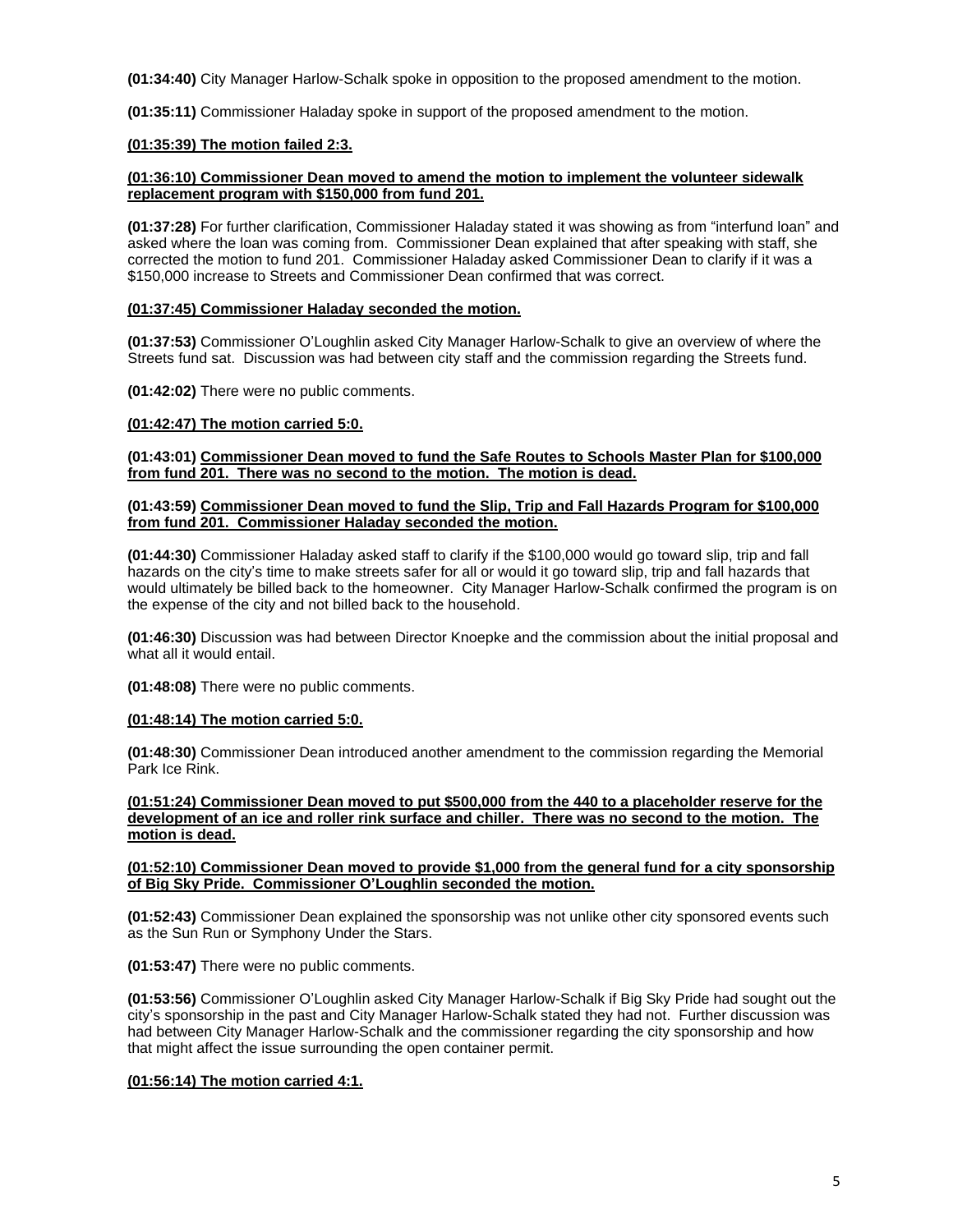# **(01:57:00) Commissioner Haladay moved to increase the streets maintenance budget (fund 201) by \$1,300,000 in debt in order to fund the Knight Street Sidewalk Program. Commissioner O'Loughlin seconded the motion.**

**(01:57:21)** Commissioner Haladay described why funding this project was important and addressed the length of time this project has been a topic for the commission.

**(01:58:39)** City staff described the impact a \$1,300,000 loan would have on the fees in order to accommodate that debt. Further discussion was had between city staff and the commission regarding assessment rates and the city's current debt service.

**(02:15:17)** There were no public comments.

# **(02:15:35) The motion carried 3:2.**

**(02:16:00)** Mayor Collins called for a 15-minute break. Meeting was in recess until 8:30 p.m.

**(02:30:10)** Mayor Collins called the meeting to order.

**(02:30:19)** After further discussion with Director Danielson, Commissioner Haladay clarified his motion to say "increase the appropriation to streets maintenance." The Commissioner proposed to re-take the previous motion with this correction.

# **(02:30:35) Commissioner Haladay moved to increase the appropriation to the streets maintenance fund 201 by \$1,300,000 in debt to complete the Knight Street Sidewalk Project. Commissioner O'Loughlin seconded the motion.**

**(02:31:21)** There were no public comments.

# **(02:31:30) The motion carried 3:2.**

**(02:31:46) Commissioner Haladay moved to reduce the general fund expenditures by \$60,000 for the Solid Waste Reductions Study and increase the appropriation to and expenditures from the Residential Solid Waste fund by \$60,000. Commissioner O'Loughlin seconded the motion.**

**(02:32:20)** Commissioner Haladay discussed his reasoning for the proposed amendment.

**(02:33:08)** Commissioner Dean asked City Manager Harlow-Schalk if the referenced FY22 Solid Waste Master Plan for \$45,000 on page 338 of the budget under solid waste residential was different than what Commissioner Haladay was proposing. City Manager Harlow-Schalk confirmed they were different and explained why.

**(02:35:06)** There were no public comments.

**(02:35:15)** Commissioner Haladay offered further justification as to why this amendment should be passed and categorized it as dollar saver to the general fund.

**(02:36:10)** Commissioner Dean asked City Manager Harlow-Schalk to expand on what potential impacts this amendment might have. The City Manager briefly described why the funds were in the general fund.

**(02:37:43)** Commissioner Haladay commented that the plan would be the same, whether the consultant was paid out of the solid waste fund or the consultant was paid out of the general fund. The Commissioner posed the question of why the commission would want to pay it out of the general fund if they have an enterprise fund that should be funding it.

**(02:38:46)** Denise Roth Barber residing at 513 Graham Street and member of the Citizen Conservation Board addressed the commission and spoke in opposition to Commissioner Haladay's motion.

**(02:40:40)** There were no further public comments.

**(02:40:53) The motion carried 3:2.**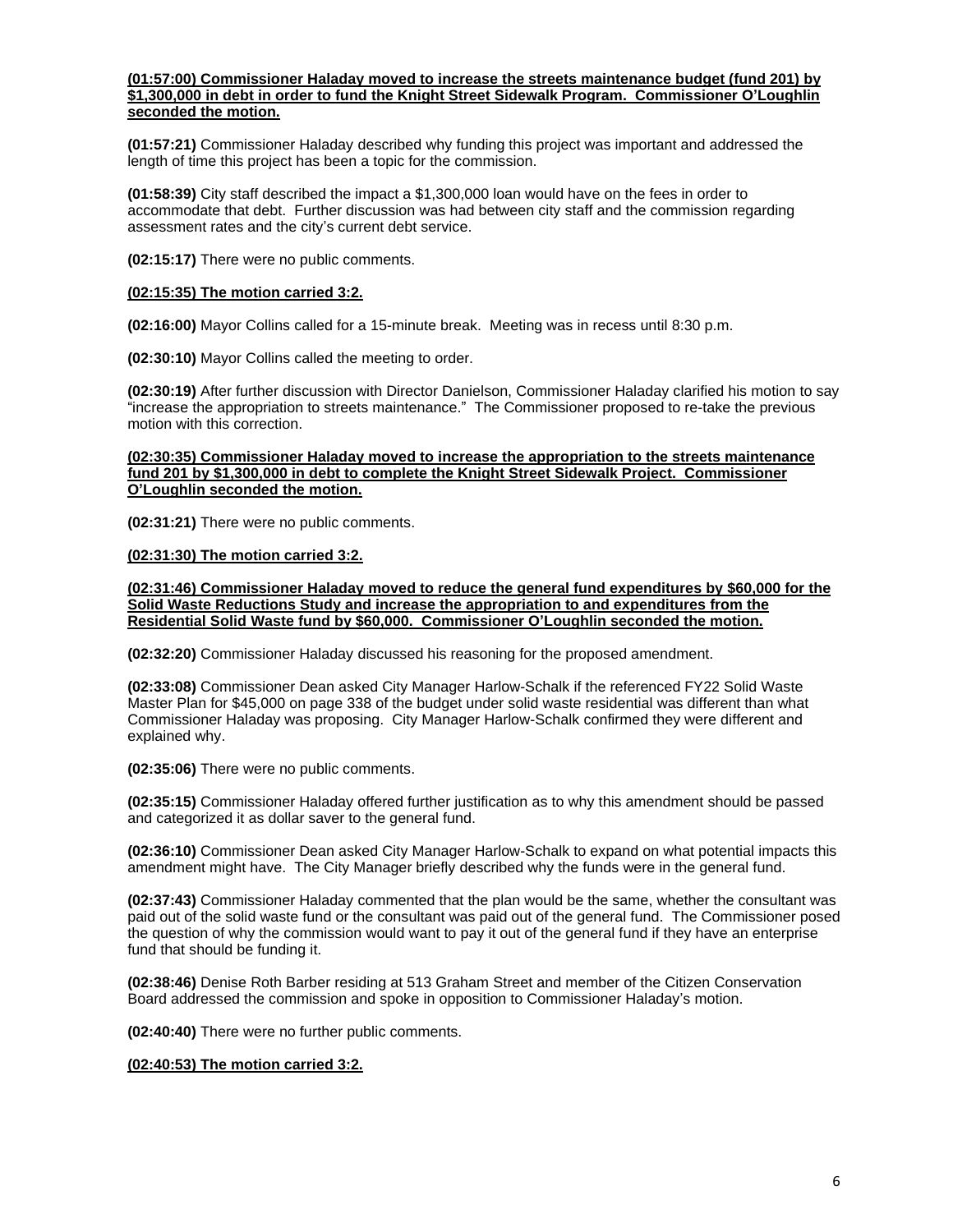**(02:41:13)** Commissioner Haladay introduced another amendment to the commission regarding 5-Point Intersection located downtown.

**(02:42:10) Commissioner Haladay moved to reduce expenditures from the general fund by \$90,000 for 5-Point temporary improvements and increase appropriations to the Street Maintenance fund by \$90,000 for 5-Point temporary improvements. Commissioner O'Loughlin seconded the motion.**

**(02:42:34)** Commissioner Haladay discussed his reasoning for the proposed amendment.

**(02:43:25)** Commissioner Dean asked City Manager Harlow-Schalk if she could explain why the city felt it necessary to keep the funding in the general fund rather than the Street Maintenance fund. The City Manager briefly described why the funds were in the general fund.

**(02:45:14)** There were no public comments.

# **(02:45:25) The motion failed 2:3.**

**(02:45:50) Commissioner Haladay moved to increase appropriations from the Street Maintenance budget by \$75,000 for a safe highway crossing at Ewing Street and Lyndale Avenue as provided by the traffic study item LYN-1. Commissioner O'Loughlin seconded the motion.**

**(02:46:15)** Commissioner Haladay discussed his reasoning for the proposed amendment.

**(02:47:23)** Commissioner O'Loughlin spoke in support of Commissioner Haladay's amendment.

**(02:48:09)** There were no public comments.

#### **(02:48:26) The motion carried 5:0.**

**(02:48:50) Commissioner Haladay moved to increase the appropriations to and expenditures from the Street Maintenance budget by \$75,000 for a safe crossing of Centennial Trail at Montana Avenue and Bozeman Street as provided for the traffic study item MT-3. Commissioner O'Loughlin seconded the motion.**

**(02:49:22)** Commissioner Haladay discussed his reasoning for the proposed amendment.

**(02:51:25)** Commissioner Dean asked Director Danielson for an update on Street Maintenance funds and City Manager Harlow-Schalk if she could explain what potential impacts the commission may need to consider. Discussion was had between city staff and the commission to determine the remaining balance of the Street Maintenance funds after each amendment had been taken into account. City Manager Harlow-Schalk outlined the following amendments:

- \$159,755 as proposed by Commissioner Dean
- \$200,000 as proposed by Commissioner Haladay
- \$75,000 as proposed by Commissioner Haladay

Totaling \$434,755 subtracted from \$504,714 for a new balance of \$69,959.

**(02:54:57)** Commissioner Dean asked City Manager Harlow-Schalk to clarify the remaining balance would be approximately \$70,000 if the commission were to adopt the current amendment of \$75,000. City Manager Harlow-Schalk confirmed that to be correct.

**(02:55:10)** No further comments from the commission.

**(02:55:25)** There were no public comments.

**(02:55:38) The motion carried 5:0.**

**(02:55:55) Commissioner Haladay moved to increase the expenditures from gas tax fund 240 by \$200,000 for the construction of sidewalks in a safe routes to schools project to be determined by the commission. Commissioner O'Loughlin seconded the motion.**

**(02:56:38)** Commissioner Haladay discussed his reasoning for the proposed amendment.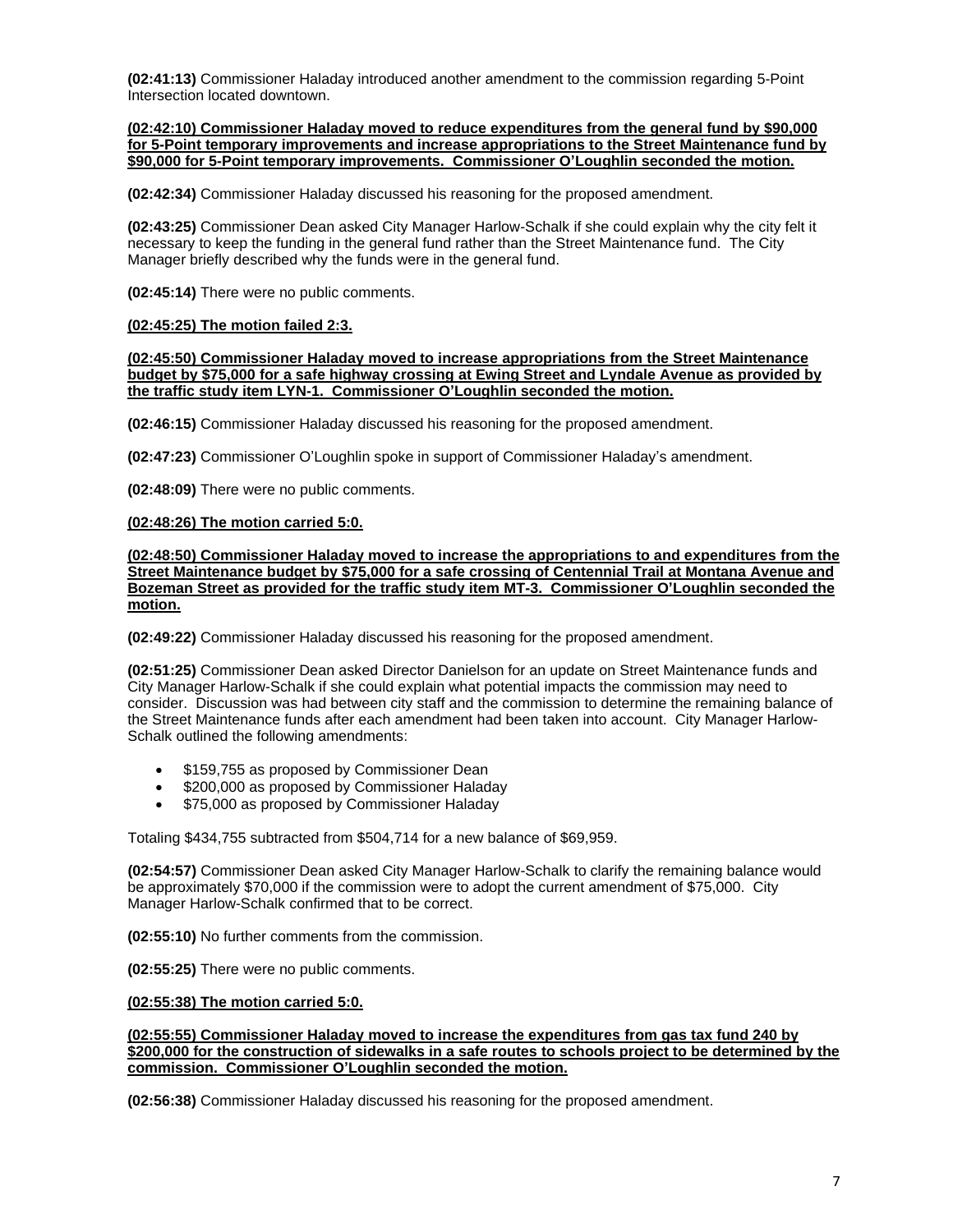**(02:57:56)** Commissioner Dean asked Commissioner Haladay if he could provide clarification on the recommendations from the National Safe Routes to Schools Program. Commissioner Dean recalled in her own research that the National Program recommended the best route for implementation included a community plan, a priority list, and involved stakeholders and building coalitions. Commissioner Haladay explained this proposal was geared toward a construction project rather than to facilitate another study. He stated he would rather see the funds used by internal staff such as the traffic engineer and other folks within our department that can facilitate these types of projects that they already know of.

**(03:01:15)** Commissioner Dean asked City Manager Harlow-Schalk and staff to explain what that process would look like.

**(03:03:02)** City Manager Harlow-Schalk briefly described how the proposed funding could be utilized and the ongoing conversations that would shape the priority list as they moved forward.

**(03:04:04)** Commissioner O'Loughlin asked Commissioner Haladay, as the sitting commissioner on the Non-Motorized Travel Advisory Council (NMTAC), if he thought the advisory body could help the city think about these types of projects. Commissioner Haladay was in support of this and explained how NMTAC has already been looking at school related projects such as Broadwater Avenue which included discussions with the school district as well as Lewis and Clark County Public Health. In conclusion, Commissioner Haladay stated he believed these stakeholders would be thrilled if we told them the commission had set aside \$200,000 so kids could walk to school safely.

**(03:06:06)** There were no public comments.

#### **(03:06:20) The motion carried 5:0.**

**(03:06:40) Commissioner Haladay moved to increase a general fund expenditure by \$150,000 for paving Centennial Trail on the railroad right-of-way between Benton Avenue and Henderson Street, and between Henderson Street and Joslyn Street. Commissioner O'Loughlin seconded the motion.** 

**(03:07:02)** Commissioner Haladay discussed his reasoning for the proposed amendment.

**(03:08:41)** Commissioner Dean asked City Manager Harlow-Schalk to expand on what potential impacts this amendment might have. The City Manager briefly described the cost may not be enough citing the work would need to be contracted out.

**(03:10:22)** No further discussion by the commission.

**(03:10:37)** There were no public comments.

# **(03:10:51) The motion failed 2:3.**

**(03:11:06) Commissioner Haladay moved to increase a general fund expenditure by \$200,000 for preliminary engineering and any carry over savings for the Henderson Street Bridge for Centennial Trail. Commissioner O'Loughlin seconded the motion.** 

**(03:11:24)** Commissioner Haladay discussed his reasoning for the proposed amendment.

**(03:12:40)** Commissioner O'Loughlin spoke in support of Commissioner Haladay's proposed amendment.

**(03:13:56)** Commissioner Dean asked City Manager Harlow-Schalk and staff to expand on what potential impacts there might be. Director Knoepke described the potential engineering issues that may arise. Further discussion was had between city staff and the commission regarding the initial discussions surrounding the Henderson Street Bridge were for an interim fix such as an enhanced pedestrian feature with rectangular route flash beacons. This interim condition would exist while the city waited for the easement to make it through BNSF railroad. Commissioner Haladay asked Director Knoepke if the city would need BNSF's permission to have the interim condition, and Director Knoepke confirmed they would not.

**(03:16:22)** Commissioner Dean asked Director Knoepke if he knew what the cost of the interim solution would be. Director Knoepke estimated the cost to be roughly between \$30,000 - \$40,000. Discussion was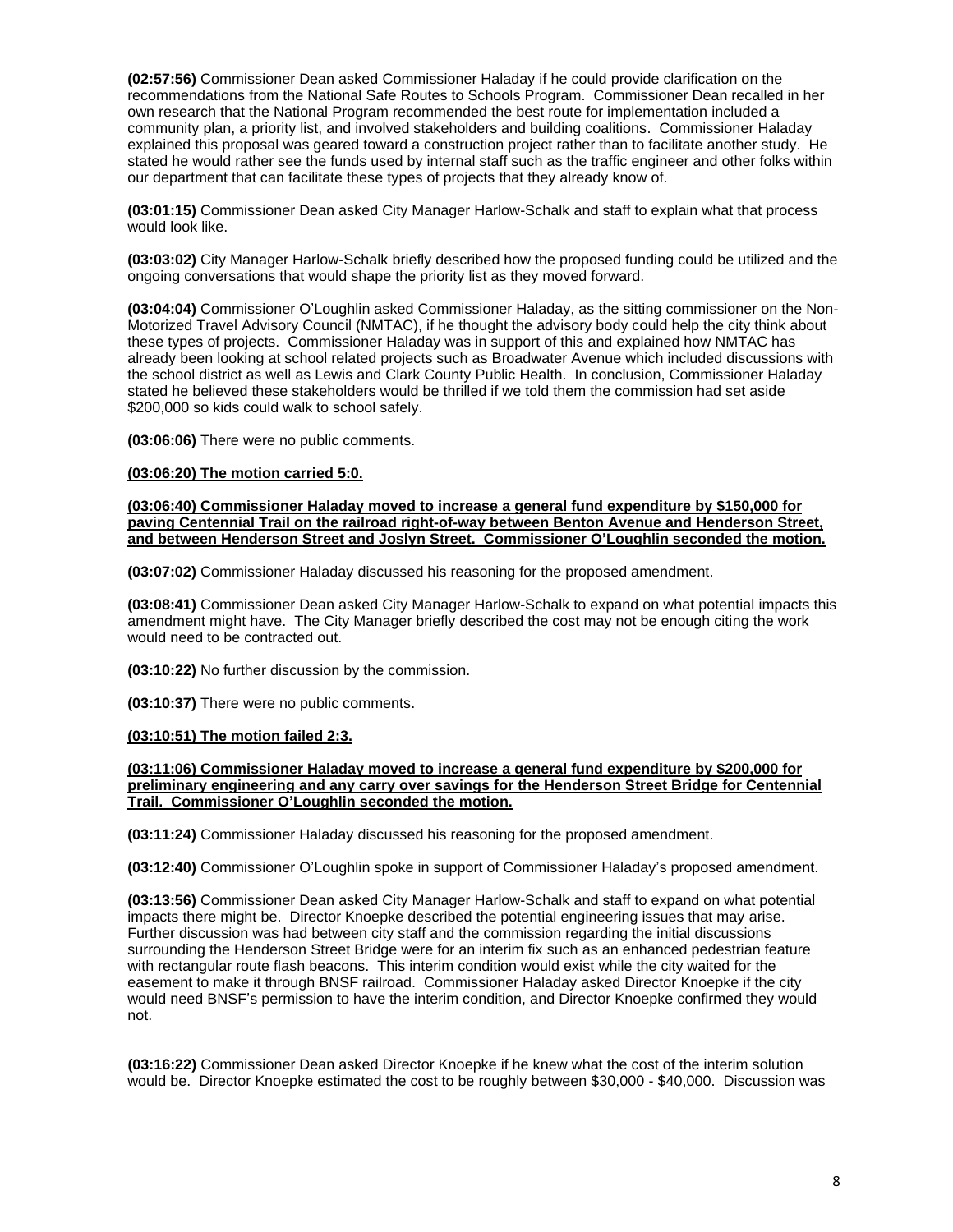had between the commission regarding the potential to revise the memo to only cover the cost of the flashing beacons and how that reduction might impact the overall amendment.

**(03:19:32)** Commissioner O'Loughlin and Commissioner Haladay spoke in support of the proposed amendment.

**(03:22:05)** No further discussion by the commission.

**(03:22:17)** There were no public comments.

# **(03:22:34) The motion failed 2:3.**

**(03:22:50)** Commissioner Dean spoke in support of city staff bringing forward an interim solution to the Henderson Street crossing as they work through the other legal issues.

#### **(03:23:39) Commissioner Dean moved to fund the interim Henderson Street solution of a rapid flashing beacon as proposed by staff from the general fund in the amount of \$40,000. Commissioner Logan seconded the motion.**

**(03:24:15)** Commissioner Haladay posed the question to the commission of what is the long-term goal for the Henderson Street Bridge since the proposed amendment would only be a short-term goal. Further discussion was had between the commission about the overall goal for the Henderson Street Bridge.

**(03:26:29)** No further discussion by the commission.

**(03:26:43)** There were no public comments.

#### **(03:26:56) The motion carried 5:0.**

**(03:27:56)** Mayor Collins introduced a motion to adopt the HCC budget increase request.

### **(03:28:29) Commissioner Haladay moved to adopt the HCC budget increase request of \$1,202 which addresses all of the increases with exception of the 2.2% increase for personnel. Commissioner Dean seconded the motion.**

**(03:28:52)** No further discussion by the commission.

**(03:29:11)** There were no public comments.

# **(03:29:22) The motion carried 5:0.**

**(03:29:37)** No further amendments were brought forth by the commission.

**(03:30:51) With no other amendments, the commission held a vote on the initial motion for Public Hearings Item A to approve a resolution adopting preliminary budgets, budget authorities, and appropriations for the fiscal year beginning July 1, 2021 and ending June 30, 2022, and setting the salary for municipal court judge as amended. The motion carried 5:0.**

**B.** A Resolution Amending the Revised Final Budgets, Budget Authorities, and Appropriations for Fiscal Year Beginning July 1, 2020 and Ending June 30, 2021 for the City of Helena, Montana by Amending Resolution No. 20609 to Increase Appropriations by \$760,000.

**(03:32:06)** City Manager Harlow-Schalk presented on Public Hearings Item B.

**(03:32:27)** No comments or questions from the commission.

**(03:32:36)** There were no public comments.

**(03:32:57) Commissioner Dean moved to approve a Resolution Amending the Revised Final Budgets, Budget Authorities, and Appropriations for Fiscal Year Beginning July 1, 2020 and Ending June 30, 2021 for the City of Helena, Montana, By Amending Resolution No. 20609 to Increase Appropriations by \$760,000. Commissioner Logan seconded the motion. The motion carried 5:0.**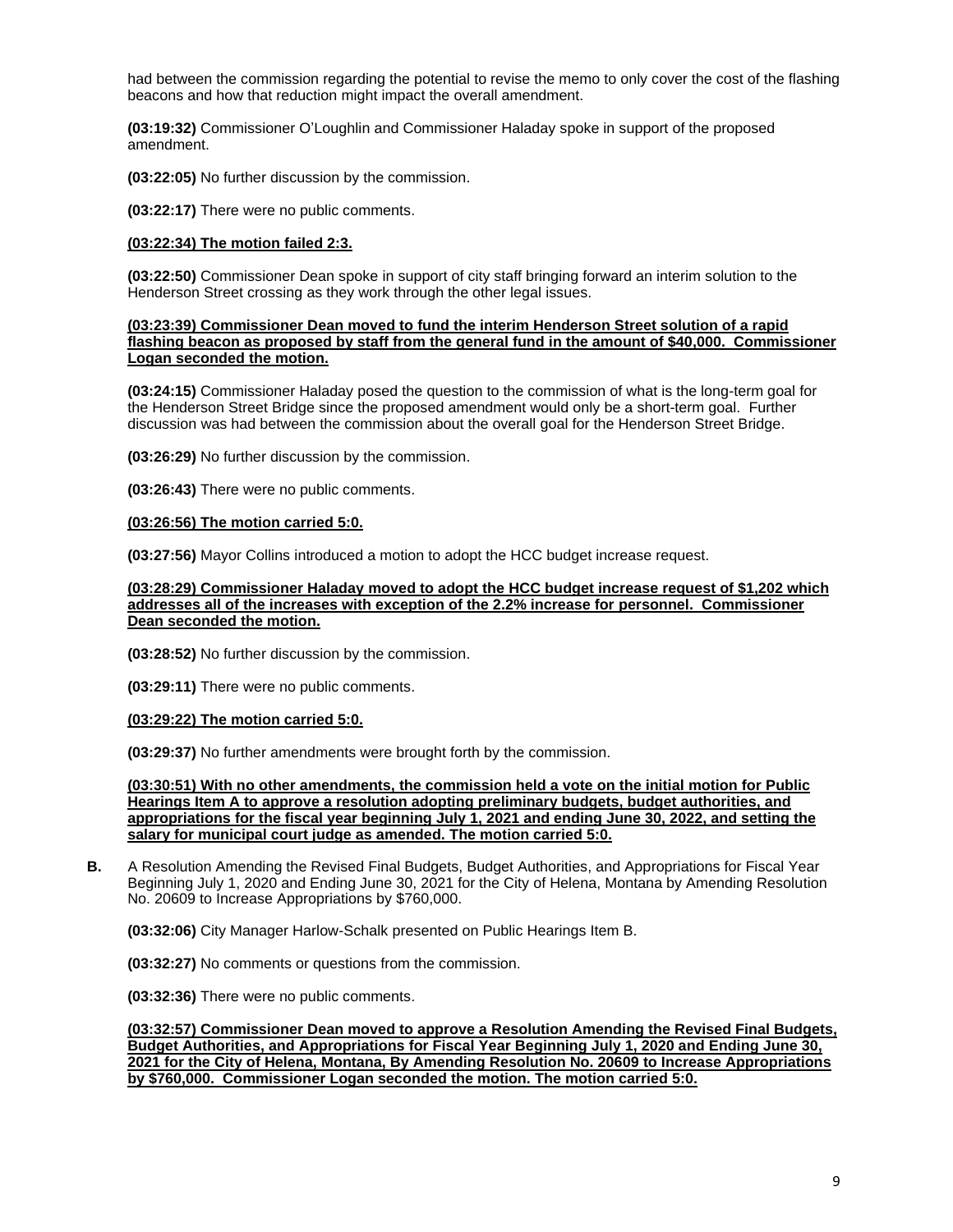**C.** A Resolution specifying the assessment option for the Open Space Maintenance District No. 1 for Fiscal Year 2022 and levying an assessment on all property within the District.

**(03:34:25)** City Manager Harlow-Schalk informed the commission that Public Hearing Items C through K are all assessments that are not being recommended for revisions or increases.

**(03:35:26)** No comments or questions from the commission.

**(03:35:29)** There were no public comments.

**(03:35:36) Commissioner Dean moved to approve a Resolution specifying the assessment option for the Open Space Maintenance District No. 1 for Fiscal Year 2022 and levying an assessment on all property within the District. Commissioner Logan seconded the motion. The motion carried 5:0.**

**D.** A Resolution levying an assessment on properties to recover the cost of removal of snow and ice from sidewalks on the adjacent public rights-of-way.

**(03:39:12) Commissioner Logan moved to approve a Resolution levying an assessment on properties to recover the cost of removal of snow and ice from sidewalks on the adjacent public rights-of-way. Commissioner Dean seconded the motion. The motion carried 5:0.**

**E.** A Resolution levying an assessment on properties to recover the amortized loans issued under the residential energy efficiency and renewable energy loan program for Tax Year 2021.

**(03:40:28) Commissioner Haladay moved to approve a Resolution to levy and assess properties to recover the amortized loans issued under the residential energy efficiency and renewable energy loan program for Tax Year 2021. Commissioner Dean seconded the motion. The motion carried 5:0.**

**F.** A Resolution specifying the assessment option for the Landfill Monitoring and Maintenance District for Fiscal Year 2022 and levying an assessment on all property within the District.

**(03:43:16) Commissioner Dean moved to approve a Resolution specifying the assessment option for the Landfill Monitoring and Maintenance District for Fiscal Year 2022 and levying an assessment on all property within the District. Commissioner O'Loughlin seconded the motion. The motion carried 5:0.**

**G.** A Resolution specifying the assessment option for the Urban Forest Management District for Fiscal Year 2022 and levying an assessment on all property within the District.

**(03:44:25) Commissioner Haladay moved to approve a Resolution specifying the assessment option for the Urban Forest Management District for Fiscal Year 2022 and levying an assessment on all property within the District. Commissioner Dean seconded the motion. The motion carried 5:0.**

**H.** A Resolution specifying the assessment option for the Special Street Lighting Districts for Fiscal Year 2022 and levying an assessment on all properties within the districts.

**(03:45:13) Commissioner Haladay moved to approve a Resolution specifying the assessment option for the Special Street Lighting Districts for Fiscal Year 2022 and levying an assessment on all properties within in the districts. Commissioner Dean seconded the motion. The motion carried 5:0.**

**I.** A Resolution specifying the assessment option for the Stormwater Utility Service area for Fiscal Year 2022 and levying an assessment on all properties within the service area.

**(03:46:03) Commissioner O'Loughlin moved to approve a Resolution specifying the assessment option for the Stormwater Utility Service area for Fiscal Year 2022 and levying an assessment on all properties within the service area. Commissioner Dean seconded the motion. The motion carried 5:0.**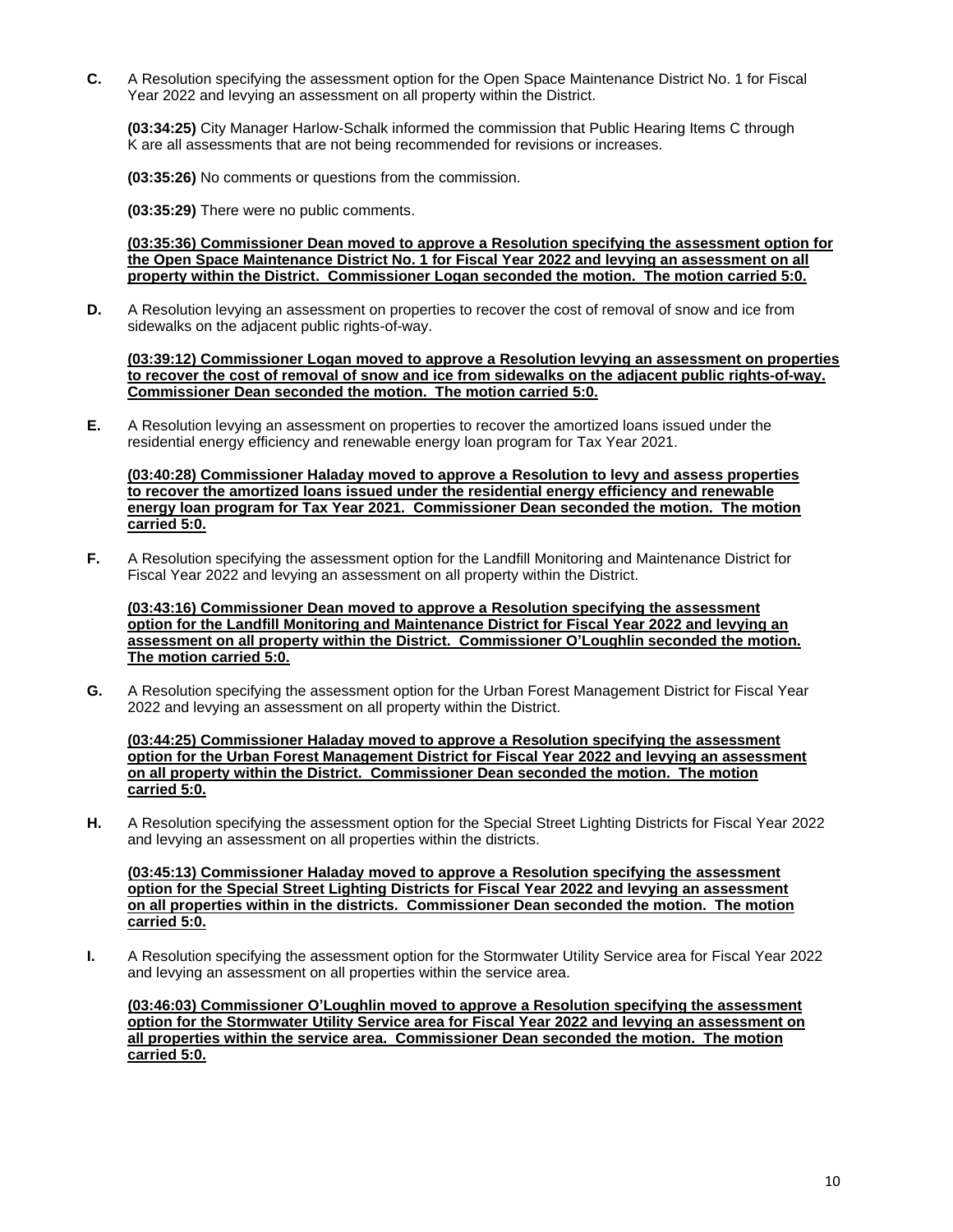**J.** A Resolution specifying the assessment option for the collection and disposal of residential garbage and refuse for Fiscal Year 2022 and levying an assessment on all properties receiving residential solid waste collection.

**(03:46:54) Commissioner Haladay moved to approve a Resolution specifying the assessment option for the collection and disposal of residential garbage and refuse for Fiscal Year 2022 and levying an assessment on all properties receiving residential solid waste collection. Commissioner Dean seconded the motion. The motion carried 5:0.**

**K.** A Resolution levying assessments for improvement of sidewalks, curbs, gutters and alley approaches in the City of Helena, Montana for Tax Year 2021.

**(03:47:47) Commissioner Logan moved to approve a Resolution levying assessments for improvement of sidewalks, curbs, gutters and alley approaches in the City of Helena, Montana for Tax Year 2021. Commissioner Dean seconded the motion. The motion carried 5:0.**

**L.** A Resolution setting rates for all customers of the City of Helena water system for Fiscal Year 2022.

# **(03:48:28) Commissioner Haladay moved to approve a Resolution setting rates for all customers of the City of Helena water system for Fiscal Year 2022. Commissioner Dean seconded the motion.**

**(03:48:50)** City Manager Harlow-Schalk informed the commission that Public Hearing Items L through O do not require an increase in rates nor any revisions that result in changes.

# **(03:49:11) The motion carried 5:0.**

**M.** A Resolution setting residential and commercial wastewater base and usage rates for Fiscal Year 2022.

# **(03:49:33) Commissioner Logan moved to approve a Resolution setting residential and commercial wastewater base and usage rated for Fiscal Year 2022. Commissioner Dean seconded the motion. The motion carried 5:0.**

**N.** A Resolution to approve the Business Improvement District Fiscal Year 2022 Workplan and Budget and levy an assessment upon all property within the district for the Fiscal Year 2022 to defray the costs of said work plan and budget.

**(03:50:28) Commissioner Dean moved to approve a Resolution to approve the Business Improvement District Fiscal Year 2022 Workplan and Budget, and levy an assessment upon all property within the district for the Fiscal Year 2022 to defray the costs of said work plan and budget. Commissioner Logan seconded the motion. The motion carried 5:0.**

**O.** A Resolution approving the Workplan and Budget for the Tourism Business Improvement District and levying an assessment on all properties within the District for Fiscal Year 2022.

**(03:51:18) Commissioner O'Loughlin moved to approve a Resolution approving the Workplan and Budget for the Tourism Business Improvement District and levying an assessment on all properties within the District for Fiscal Year 2022. Commissioner Dean seconded the motion. The motion carried 5:0.**

# **Public Communications**

**A.** Citizens Conservation Board: Public Comment on Budget Adoption

**(03:52:16)** City Clerk Clayborn informed the commission that the information provided by the CCB was put into the packet for public consumption as well as the commissions prior to the meeting.

**(03:52:36)** There were no public comments.

**(03:52:51)** Commissioner Dean thanked city staff for their work in following the amendments and the development of the preliminary budget.